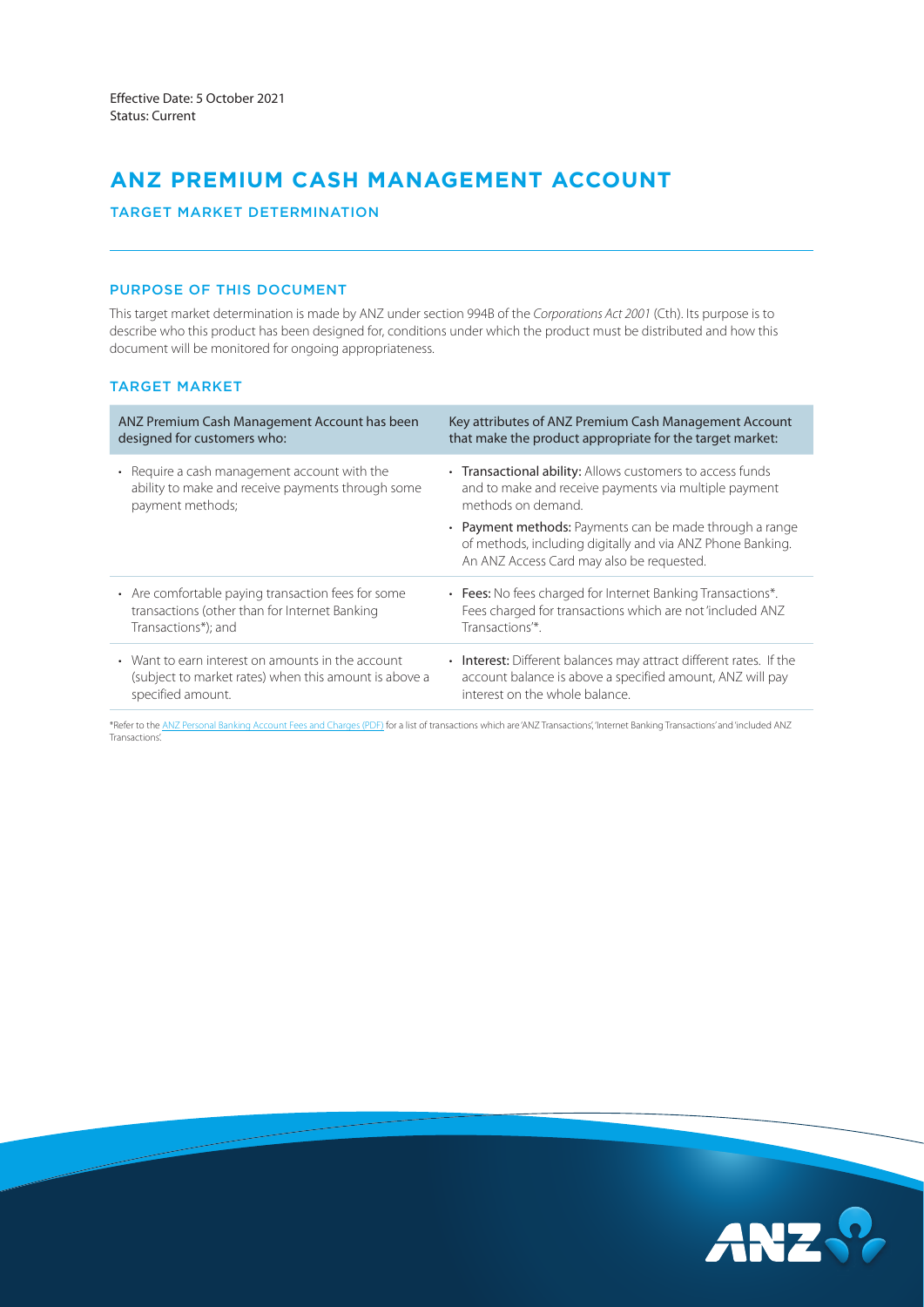# DISTRIBUTION CONDITIONS

ANZ applies the following conditions and restrictions to the distribution of ANZ Premium Cash Management Account so that the product is likely to be provided to customers in the target market.

|                             | Condition                                                                                                                                                                                                                                                                                       | Why do we do this?                                                                                                                                                                                                                                                                                                                                                                                   |  |
|-----------------------------|-------------------------------------------------------------------------------------------------------------------------------------------------------------------------------------------------------------------------------------------------------------------------------------------------|------------------------------------------------------------------------------------------------------------------------------------------------------------------------------------------------------------------------------------------------------------------------------------------------------------------------------------------------------------------------------------------------------|--|
| Channel                     | ANZ Premium Cash Management Account can only be<br>provided to customers through the following channels:<br>• ANZ Branches;<br>• ANZ Private:<br>• ANZ Customer Contact Centre; and<br>• ANZ Digital <sup>1</sup> .<br><sup>1</sup> This may include anz.com, ANZ App and ANZ Internet Banking. | So that ANZ only considers providing<br>ANZ Premium Cash Management<br>Account if the customer's application<br>is received through channels that are<br>subject to appropriate conditions,<br>controls and/or monitoring by ANZ.                                                                                                                                                                    |  |
| Training &<br>Accreditation | ANZ Premium Cash Management Account can only be<br>provided to customers by ANZ directly or through the<br>following persons:<br>• Authorised ANZ staff who are accredited and trained.                                                                                                         | So that:<br>• checks are conducted on matters like<br>qualifications and past conduct for<br>ANZ staff involved in the distribution of<br>ANZ products; and<br>• ANZ staff responsible for providing<br>products understand the distribution<br>process they are required to comply<br>with when distributing ANZ products,<br>as well as the legislative framework<br>relevant to their activities. |  |
| <b>Process</b>              | ANZ Premium Cash Management Account can only be<br>provided to customers by following ANZ's customer<br>application and product selection process, including<br>making relevant enquiries into the customer's product<br>needs.                                                                 | So that enquiries are made to determine<br>whether the product meets the likely<br>needs, financial situation and objectives<br>of the customer.                                                                                                                                                                                                                                                     |  |